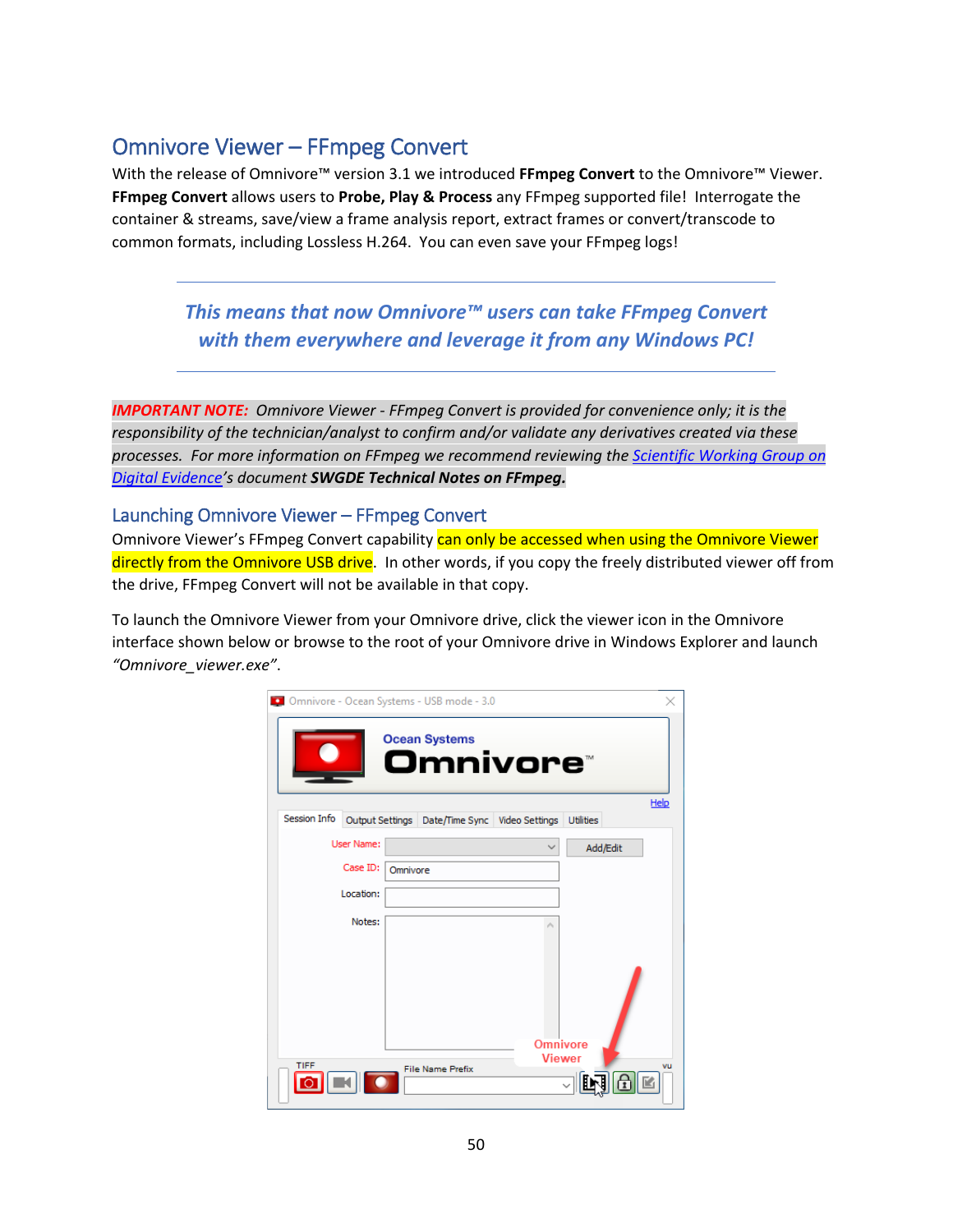

## Files of Type Dropdown

You'll notice that by default **Omnivore Viewer** will allow you to browse and open any Omnviore or FFmpeg supported file.

| File name: |                               |      | Supported Files (*.omv;*.omva' $\vee$ |   |
|------------|-------------------------------|------|---------------------------------------|---|
|            | <b>Files of Type dropdown</b> | Open | Cancel                                | w |

It's important to note the *"Files of Type"* dropdown option in the File Open window interface *(shown above)*, as there you can even select & browse "All files", if you'd like to attempt to open a non-standard multimedia file format.

| File name:        | Supported Files (*.omv;*.omva*.3g2;*.3                                                                                                 |
|-------------------|----------------------------------------------------------------------------------------------------------------------------------------|
| All Files option. | Supported Files (*.omv;*.omva*.3q2;*.3<br>Omnivore Files (*.omv;*.omva)<br>FFmpeg Files (*.3g2;*.3gp;*.3gp2;*.asf;*<br>(*.*) All files |

Browse to an FFmpeg supported file, select it and click "Open".

## Drag & Drop

Additionally, you can simply drag & drop a FFmpeg supported file into the Omnivore™ Viewer interface to launch FFmpeg Convert.

## BATCH Processing

Drag & drop a folder into the Omnivore™ Viewer interface to process all files in that folder. It's that simple!

# The FFmpeg Convert Interface

The FFmpeg Convert window opens and displays the FFmpeg licensing info and related links, as well as various options for processing the file.

Please be sure to review the FFmpeg license information.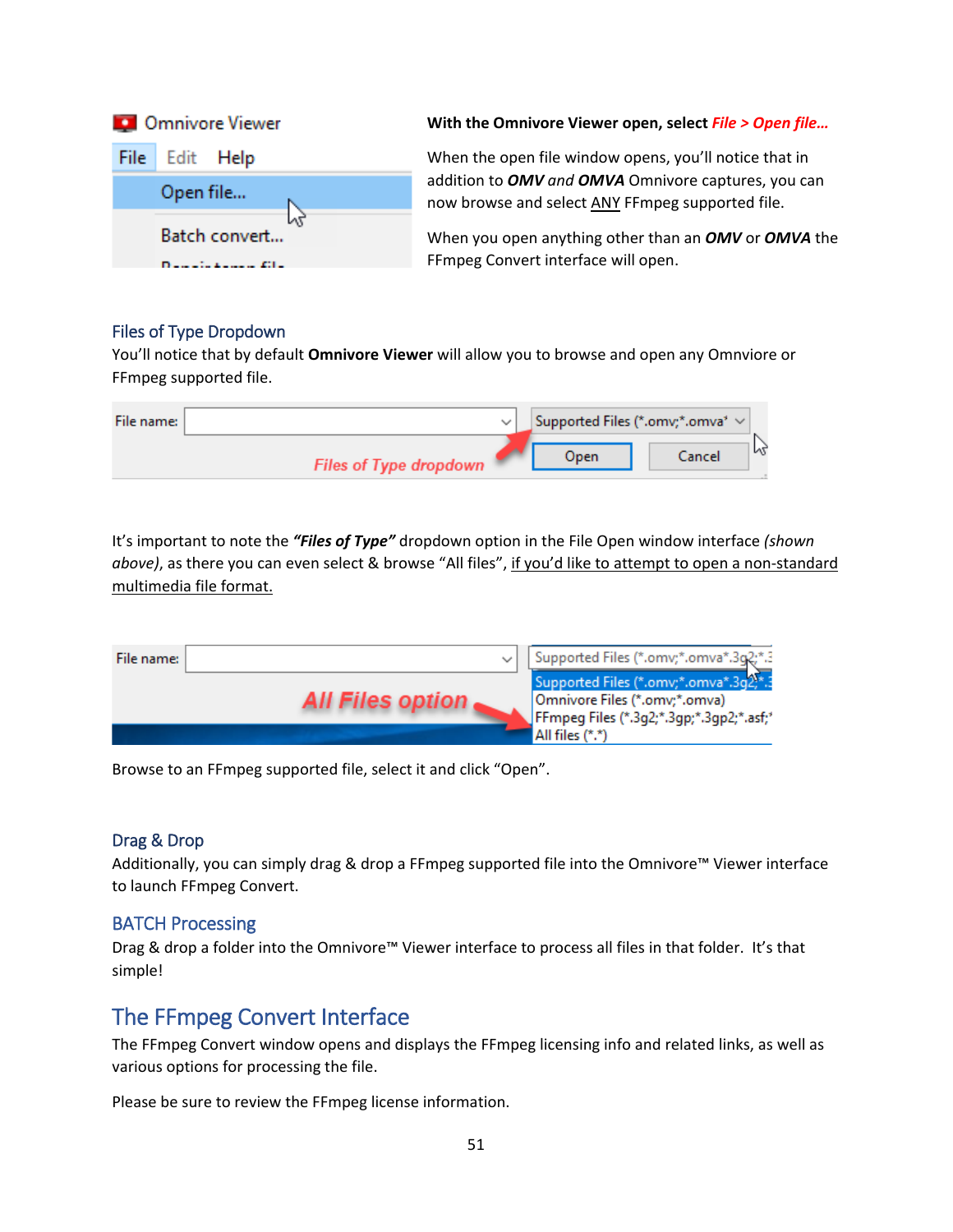| <b>FFmpeg Convert</b>                                                                                                                                                                                                                    | ×                                                                                  |
|------------------------------------------------------------------------------------------------------------------------------------------------------------------------------------------------------------------------------------------|------------------------------------------------------------------------------------|
| <b>FFmpeg</b>                                                                                                                                                                                                                            |                                                                                    |
| FFmpeg is distributed in the hope that it will be useful, but WITHOUT ANY WARRANTY; without<br>even the implied warranty of MERCHANTABILITY of FITNESS FOR A PARTICULAR<br>PURPOSE. See the GNU General Public License for more details. |                                                                                    |
| You should have recieved a copy of the GNU General Public License along with ffinpeg. If not, see<br>http://www.gnu.org/license                                                                                                          |                                                                                    |
| Click here to download a compiled STATIC FFmpeg.exe                                                                                                                                                                                      |                                                                                    |
| Click here to download the source                                                                                                                                                                                                        |                                                                                    |
| Uncompressed formats<br>$\square$ wav<br>$\Box$ AVI<br><b>MOV</b><br>Lossless H264<br>Extract all frames as PNG<br>Extract all frames as BMP                                                                                             | <b>Compressed formats</b><br>$\Box$ wmv<br>MP3<br>MP4<br>Extract all frames as JPG |
| □ Extract all I-frames as BMP □ Extract all I-frames as PNG                                                                                                                                                                              | Extract all I-frames as JPG                                                        |
| Reports<br>FFprobe - Containers & Streams FFprobe - Frame information (XML)                                                                                                                                                              | File Info<br>File: SSPX0058.3g2<br>Streams: 2                                      |
| Output options<br>□ Change dimension (bilinear) □ Change FPS □ Trim (hh:mm:ss.nn)<br>Width<br>Height<br>Output FPS<br>In Time<br>Out Time<br>320<br>240<br>14.83                                                                         | Codec: MPEG-4 part 2<br>Dimension: 320x240 pixels<br>Aspect: 1.33<br>FPS: 14.83    |
| Filename prefix                                                                                                                                                                                                                          |                                                                                    |
| SSPX0058.3g2                                                                                                                                                                                                                             |                                                                                    |
| Folder path<br>C:\Users\larry\Desktop<br>Browse                                                                                                                                                                                          |                                                                                    |
| Overlay frame counter (lower right corner)                                                                                                                                                                                               |                                                                                    |
|                                                                                                                                                                                                                                          |                                                                                    |
|                                                                                                                                                                                                                                          | <b>Close</b><br>ОК                                                                 |

- 1. FFmpeg License & Links
- 2. Uncompressed OUTPUT Options
- 3. Compressed OUTPUT Options
- 4. Reports
- 5. File Information & Playback
- 6. Output options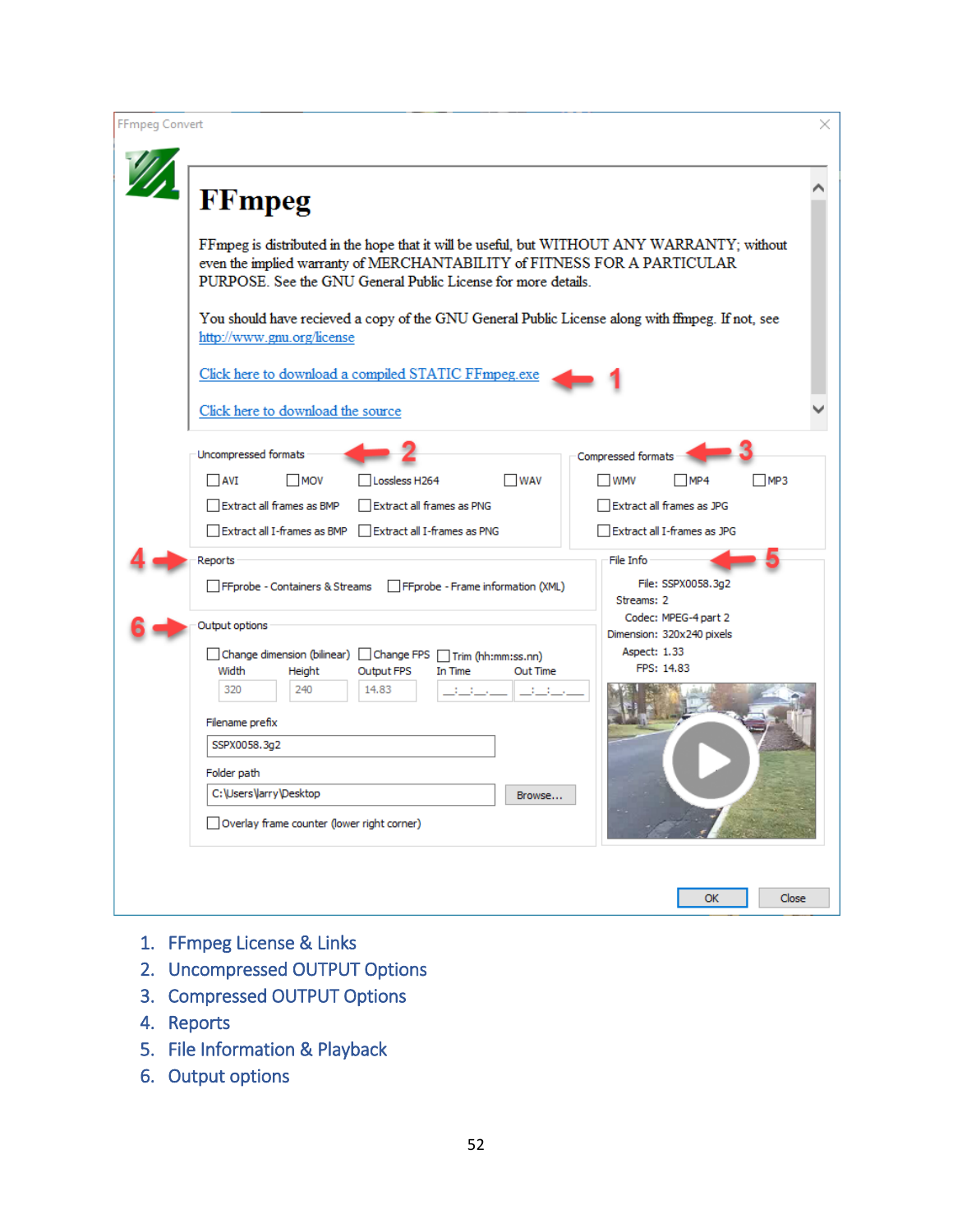# File Information & Playback

Basic information about your file will be displayed in the "File Info" section, as shown to the right.

When BATCH processing, a File List will be displayed above the thumbnail area, as shown below; simply select a file from the list to view its thumbnail & basic metadata information.

| File List        |        |         |
|------------------|--------|---------|
| Name             | Stream | Dimensi |
| VID 20170927 185 | 2      | 3840x2  |
| VID 20170930 113 | - 2    | 3840x2  |
|                  |        |         |



| File: VID_20170927_185934137.mp4<br>Streams: 2 |
|------------------------------------------------|
| Codec: H.264 / AVC / MPEG-4 AVC / M            |
| Dimension.3840x2160 pixels                     |
| Aspect: 1.78                                   |
|                                                |
|                                                |

# Playback Controls

Click the thumbnail image to play your file with FFplay. Standard FFplay keyboard shortcut controls are available during playback. Below are a few of the commonly used keyboard shortcuts, which are displayed in place of the thumbnail image when playing back a file:

- **A** = Cycle Audio Channel
- **F** = Toggle Full screen
- $\bullet$  **M** = Mute
- **P** or Space = Pause
- **Q** or ESC = Quit
- **S** = Step to the next frame
- **T** = Cycle Subtitle Channel
- **V** = Cycle Video Channel

Additionally, double left-clicking in the player will force it full screen.

# Uncompressed & Compressed Format Options

| Uncompressed formats      |                                                         |            | Compressed formats        |                             |     |
|---------------------------|---------------------------------------------------------|------------|---------------------------|-----------------------------|-----|
| <b>AVI</b><br>I IMOV      | Lossless H264                                           | <b>WAV</b> | I I WMV                   | $\vert$ $\vert$ MP4         | MP3 |
| Extract all frames as BMP | Extract all frames as PNG                               |            | Extract all frames as JPG |                             |     |
|                           | Extract all I-frames as BMP Extract all I-frames as PNG |            |                           | Extract all I-frames as JPG |     |

These FFmpeg Convert options provide several standard functions and features for processing your multimedia file. Simply select the option you're interested in by clicking the checkbox.

#### *Multiple Options may be selected simultaneously.*

|                    | A - Cycle audio channel    |
|--------------------|----------------------------|
|                    | F - Toggle full screen     |
|                    | M - Mute                   |
| P or Space - Pause |                            |
| Q or ESC - Quit    |                            |
|                    | S - Step to the next frame |
|                    | T - Cycle subtitle channel |
|                    | V - Cycle video channel    |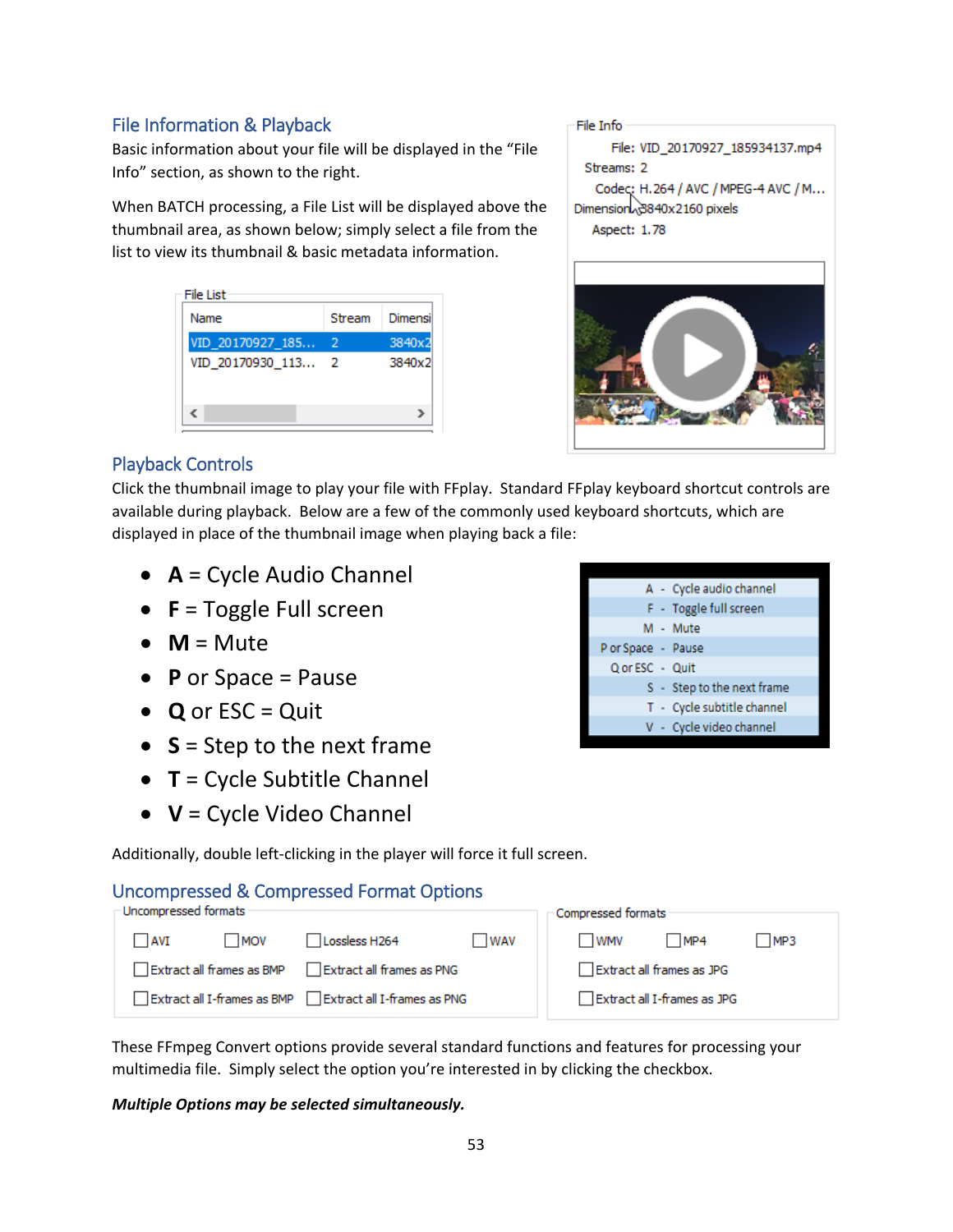# FFprobe Reports

| $\sqsubset$ Reports                                                    |  |
|------------------------------------------------------------------------|--|
| FFprobe - Containers & Streams (TXT) FFprobe - Frame information (XML) |  |

**Interrogate your media prior to processing using FFprobe.** You can:

- 1. Generate & Save a TEXT file containing all **Container & Stream** metadata extracted by FFprobe.
- 2. Generate, Save & View an XML file containing metadata extracted by FFprobe for ALL samples/frames within the file.

Simply select the appropriate checkbox prior to clicking the "OK" button to begin processing.

## Frame Information Report & XML Viewer

The Frame Information report from FFprobe is generated & saved as an XML file.

Once the file has been generated and saved to the output location you define under "Output Options", it will automatically open in our **FFmpeg XML Viewer** as shown below:

|                | FFmpeq XML Viewer - OmnivoreOverview.wmv_probe.xml |                 |              |                                                              |                                        |                |                                      |                   | $\Box$  | ×             |
|----------------|----------------------------------------------------|-----------------|--------------|--------------------------------------------------------------|----------------------------------------|----------------|--------------------------------------|-------------------|---------|---------------|
| media type     | stream index key fram                              |                 | pkt_pts      | pkt pts time                                                 | pkt dts                                | pkt dts time   | best effort t best effort t pkt du ^ |                   |         |               |
| video          | lo.                                                |                 | o            | 0.000000                                                     | o                                      | 0.000000       | O.                                   | 0.000000          |         |               |
| video          | $\mathbf 0$                                        | $\mathbf 0$     | 66           | 0.066000                                                     | 66                                     | 0.066000       | 66                                   | 0.066000          |         |               |
| video          | 0                                                  | 0               | 133          | 0.133000                                                     | 133                                    | 0.133000       | 133                                  | 0.133000          |         |               |
| video          | o                                                  | 0               | 200          | 0.200000                                                     | 200                                    | 0.200000       | 200                                  | 0.200000          |         |               |
| video          | $\overline{0}$                                     | $\mathbf{0}$    | 266          | 0.266000                                                     | 266                                    | 0.266000       | 266                                  | 0.266000          |         |               |
| video          | $\overline{0}$                                     | $\overline{0}$  | 333          | 0.333000                                                     | 333                                    | 0.333000       | 333                                  | 0.333000          |         |               |
| video          | $\overline{0}$                                     | $\overline{0}$  | 400          | 0.400000                                                     | 400                                    | 0.400000       | 400                                  | 0.400000          |         |               |
| video          | $\overline{0}$                                     | $\mathbf 0$     | 466          | 0.466000                                                     | 466                                    | 0.466000       | 466                                  | 0.466000          |         |               |
| video          | $\circ$                                            | 0               | 533          | 0.533000                                                     | 533                                    | 0.533000       | 533                                  | 0.533000          |         |               |
| video          | 0                                                  | 0               | 600          | 0.600000                                                     | 600                                    | 0.600000       | 600                                  | 0.600000          |         |               |
| video          | $\overline{0}$                                     | $\mathbf 0$     | 666          | 0.666000                                                     | 666                                    | 0.666000       | 666                                  | 0.666000          |         |               |
| video          | $\circ$                                            | $\overline{0}$  | 733          | 0.733000                                                     | 733                                    | 0.733000       | 733                                  | 0.733000          |         |               |
| video          | $\overline{0}$                                     | $\overline{0}$  | 800          | 0.800000                                                     | 800                                    | 0.800000       | 800                                  | 0.800000          |         |               |
| video          | $\circ$                                            | $\mathbf 0$     | 866          | 0.866000                                                     | 866                                    | 0.866000       | 866                                  | 0.866000          |         |               |
| video          | $\overline{0}$                                     | $\overline{0}$  | 933          | 0.933000                                                     | 933                                    | 0.933000       | 933                                  | 0.933000          |         |               |
| video          | lo.                                                | 1               | 1000         | 1.000000                                                     | 1000                                   | 1.000000       | 1000                                 | 1.000000          |         |               |
| video          | $\overline{0}$                                     | $\mathbf 0$     | 1066         | 1.066000                                                     | 1066                                   | 1.066000       | 1066                                 | 1.066000          |         |               |
| video          | $\circ$                                            | $\overline{0}$  | 1133         | 1.133000                                                     | 1133                                   | 1.133000       | 1133                                 | 1.133000          |         |               |
| video          | o                                                  | $\overline{0}$  | 1200         | 1.200000                                                     | 1200                                   | 1.200000       | 1200                                 | 1.200000          |         |               |
| video          | $\overline{0}$                                     | $\mathbf 0$     | 1266         | 1.266000                                                     | 1266                                   | 1.266000       | 1266                                 | 1.266000          |         |               |
| video          | $\circ$                                            | 0               | 1333         | 1.333000                                                     | 1333                                   | 1.333000       | 1333                                 | 1.333000          |         |               |
| video          | $\overline{0}$                                     | 0               | 1400         | 1,400000                                                     | 1400                                   | 1,400000       | 1400                                 | 1,400000          |         |               |
| video          | $\overline{0}$                                     | $\mathbf 0$     | 1466         | 1.466000                                                     | 1466                                   | 1,466000       | 1466                                 | 1,466000          |         |               |
| video          | $\overline{0}$                                     | $\overline{0}$  | 1533         | 1.533000                                                     | 1533                                   | 1.533000       | 1533                                 | 1.533000          |         |               |
| video          | $\overline{0}$                                     | $\overline{0}$  | 1600         | 1,600000                                                     | 1600                                   | 1.600000       | 1600                                 | 1,600000          |         |               |
| video          | 0                                                  | 0               | 1666         | 1.666000                                                     | 1666                                   | 1.666000       | 1666                                 | 1.666000          |         |               |
| video          |                                                    | 0               | 1733         | 1.733000                                                     | 1733                                   | 1.733000       | 1733                                 | 1.733000          |         |               |
| vide           | <b>reams</b>                                       | 0               | 1800         | 1,800000                                                     | 1800                                   | 1,800000       | 1800                                 | <b>COMM</b>       |         |               |
| video          | n                                                  |                 | 1866         | 1.866000                                                     | 1866                                   | 1,866000       | 1866                                 |                   |         |               |
| video          | <b>ADD</b><br>$\overline{0}$                       |                 | iom          | 1.933000                                                     | <b>ethak</b><br>o                      | enance         | 1933                                 | 1.933000          |         |               |
| video          | lо                                                 |                 | 2000         | 2.000000                                                     | 2000                                   | 2,000000       | 2000                                 | 2.00000           |         |               |
| video          | $\overline{0}$                                     | ο<br><b>OIR</b> | 2066         | 2.066000                                                     | $\left( \mathbf{e}(0) \right)$<br>2066 | <b>O</b> 66000 | 2066                                 | 2.066000          |         |               |
| ridan          | n                                                  |                 | 7133         | 2.133000                                                     | 7133                                   | 2.133000       | 7133                                 | 2.133000          |         | $\checkmark$  |
| ◟              |                                                    |                 |              |                                                              |                                        |                |                                      |                   |         | $\rightarrow$ |
| <b>Streams</b> |                                                    | Frames          |              |                                                              |                                        |                |                                      |                   |         |               |
| $\vee$ Video   | $\sqrt{}$ Audio                                    | <b>GOP: 15</b>  | 392 I Frames |                                                              | 5477 P Frames                          | 0 B Frames     |                                      | 1053 Other Frames | Columns |               |
|                |                                                    |                 |              | Apply custom colors to I, P, B frames (dick color to change) |                                        |                |                                      |                   |         |               |
|                |                                                    |                 |              |                                                              |                                        |                |                                      |                   | Close   |               |

**Streams** *(Sample Type)***:** By default both Audio and Video samples will be displayed, if contained within your file. Uncheck either type to only display the other using the checkboxes in the lower left corner of the viewer.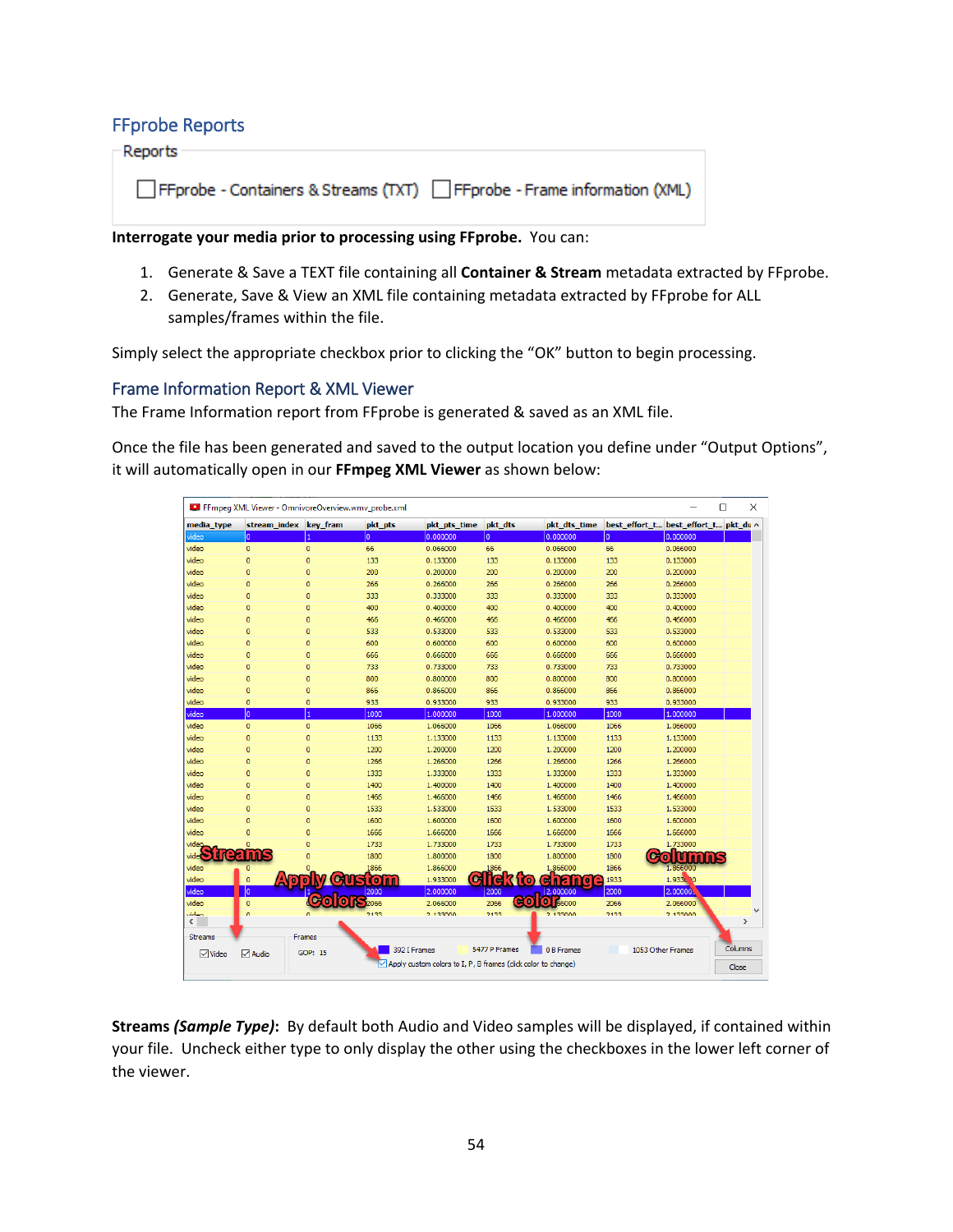**Custom Colors:** Click the "Apply custom colors" checkbox to color-code MPEG frame types. Double-click the color next to each frame type to customize.

**Choose Columns:** Resize the window and/or scroll vertically or horizontally to view all columns/fields.

*IMPORTANT NOTES ABOUT FFmpeg XML Viewer:* 

- *Our XML Viewer is provided for convenience only and is not required to view this XML file.*
- *Color coding of frame/sample types is a best effort based off from FFprobe output.*
- *GOP displayed (highlighted in green above) is a simple row count between I-frame records; it is NOT obtained directly from file metadata.*
- *The Frame Information report can also be opened with Microsoft Excel or other apps that can parse & display XML.*

## Output Options

This section of **FFmpeg Convert** allows you to 1) Adjust the Output Dimensions, 2) change the output Frame Rate, 3) Trim the clip, 4) add an optional Filename Prefix, 5) browse to the save-to location you'd like to use, and 6) optionally add a Frame Counter to your output.

| Width       | ] Change dimension (bilinear) □ Change FPS □ Trim (hh:mm:ss.nn)<br>Height | Output FPS | In Time                | Out Time        |
|-------------|---------------------------------------------------------------------------|------------|------------------------|-----------------|
| 320         | 240                                                                       | 14.83      | <b>Carl Carl Corp.</b> | <b>CARD AND</b> |
| Folder path |                                                                           |            |                        |                 |
|             |                                                                           |            |                        |                 |
|             | C:\Users\larry\Desktop                                                    |            |                        | Browse          |

#### Change Dimension

Select this checkbox and enter your desired output Width and Height in pixels.

*Note that some codecs will not accept ODD pixel dimensions (e.g. 703 x 479, etc).*

## Change FPS *(Output Frame Rate)*

By default the input frame rate (FPS) is used as the output FPS unless FFmpeg cannot determine the proper FPS of the source stream; in which case it defaults to 25fps.

To manually adjust the output frame rate, simply check the related checkbox and enter a frame rate.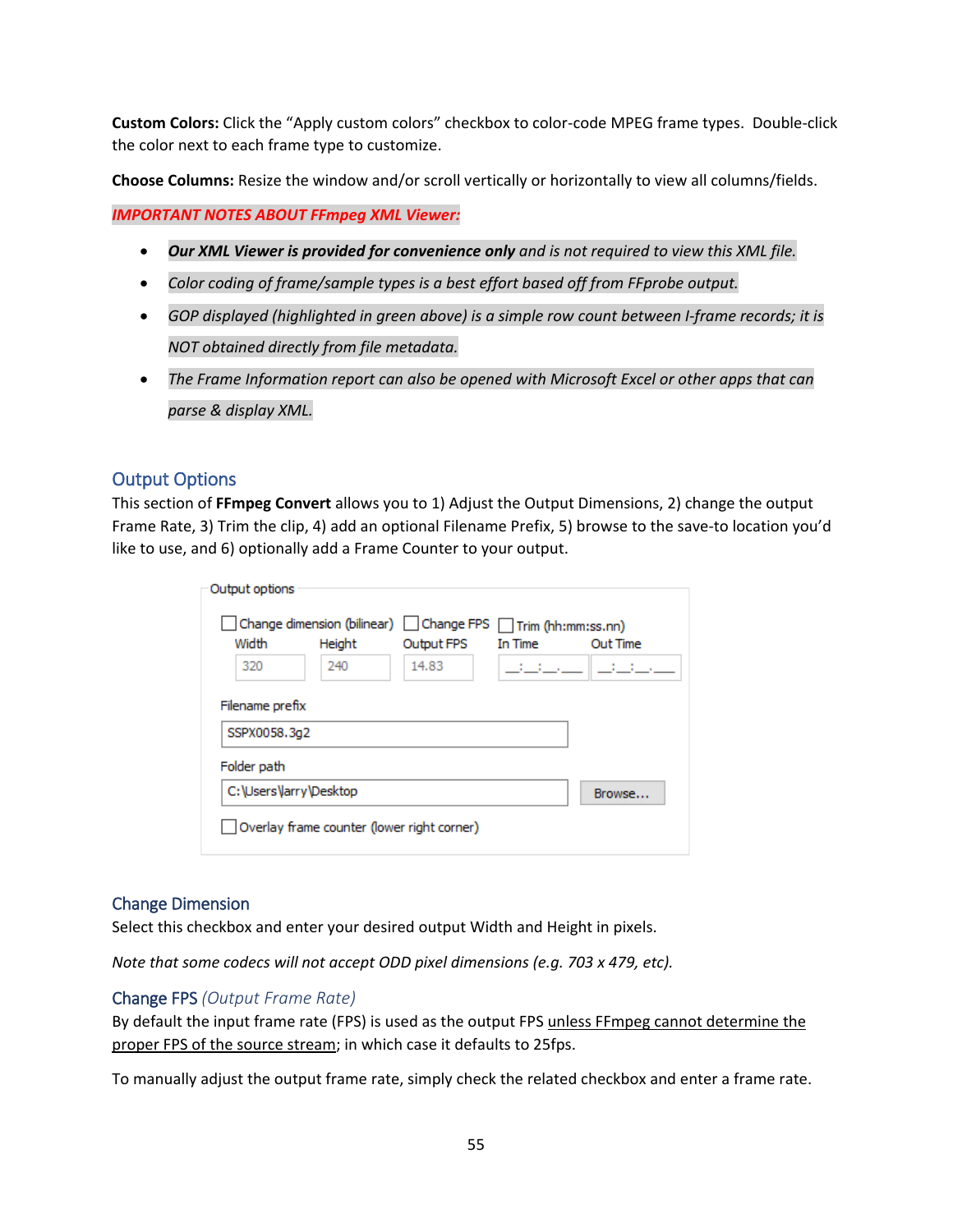## Trim

To shorten your clip to a specific area of interest, select this checkbox and click the "Play" button on the video's thumbnail image *(under File Info)* to play the file. With this option selected and the file playing back in FFplay, you'll notice the playback timecode displayed in the lower right corner of the video during playback, as shown to the right:

- 1. Note timecodes for IN & OUT points you'd like to use, then close FFplay.
- 2. Enter those timecodes into the Trim "In Time" and "Out Time" fields, as shown below:

| $\sqrt{\text{Trim (hh:mm:ss.nn)}}$ |                           |  |  |  |  |
|------------------------------------|---------------------------|--|--|--|--|
| In Time                            | Out Time                  |  |  |  |  |
|                                    | 00:00:06.267 00:00:08.000 |  |  |  |  |



## File Name Prefix

By default the original file name will be included as a File Name Prefix. You may change this behavior by manually entering a prefix.

## Folder Path

Browse to the location where you'd like to store your output. **Remember, when exporting frames as images, you need to direct your output to a FOLDER.**

## Overlay frame counter (lower right corner)

Check this checkbox if you'd like to add frame numbers to each & every frame in the lower right-hand corner. Frame counting will begin with frame zero (0).

Once you're happy with your selection & settings, simply click "OK" to begin processing.

## Saving Your Log File

During and after processing, the FFmpeg processing details will be displayed in the top portion of the **FFmpeg Convert** window. Upon completion, if you'd like to save this log file of information, simply click "Save Log" as shown to the right.

| Save log |  |
|----------|--|
|          |  |

Note that the "Save Log" button will only be displayed upon completion of a processing task.

The resulting TXT file log will contain Omnivore™ Viewer version information, FFmpeg build information, commands used, and the FFmpeg output/processing details.